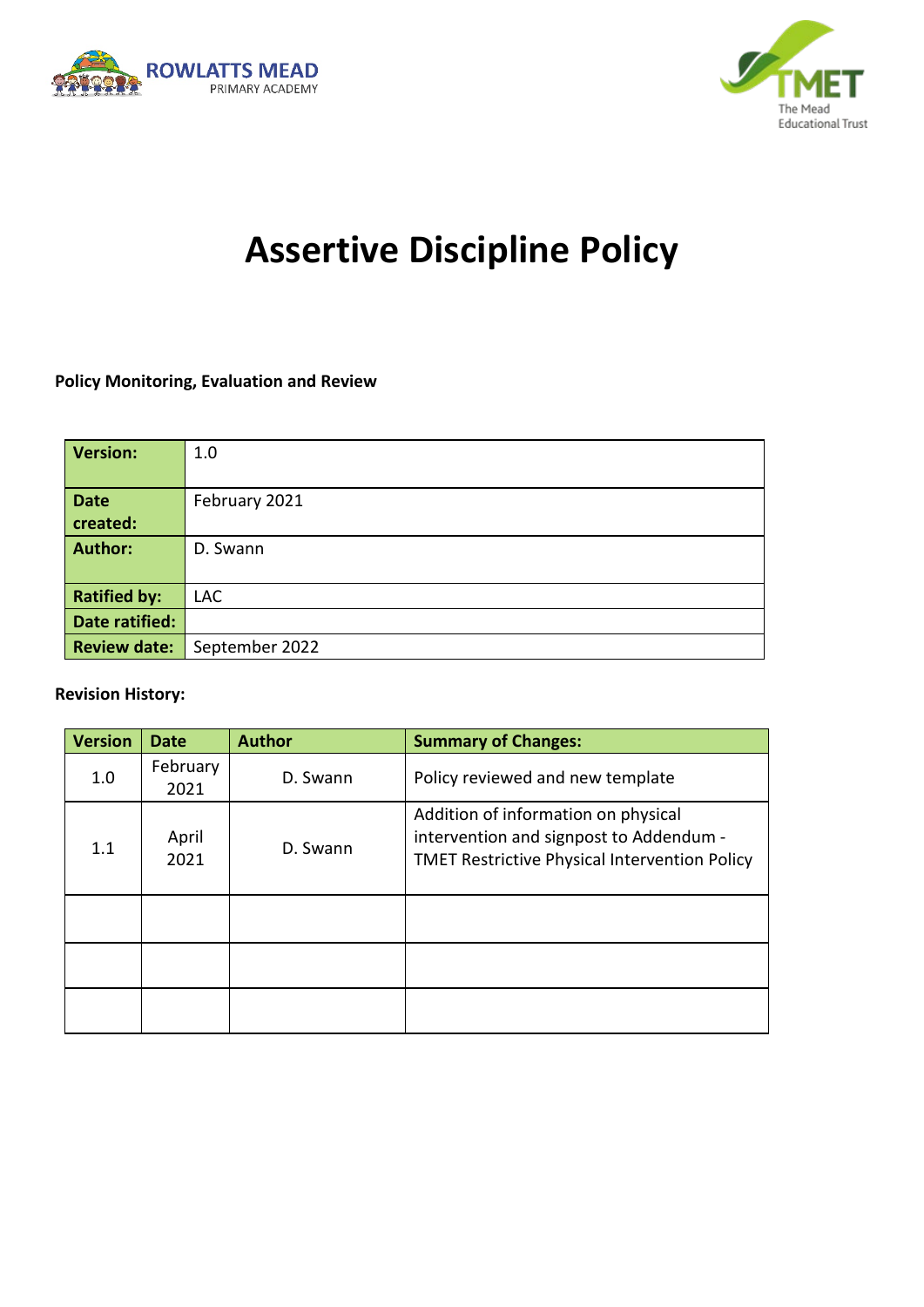#### **This policy should be read in conjunction with the academies Anti-bullying Policy, Safeguarding Policy, SEN Policy and Equality Policy.**

#### **Aims of the policy**

To create a positive environment.

To encourage a calm, purposeful and happy atmosphere within the school.

To maintain an atmosphere free from prejudice and bullying\*\*

To promote good behaviour, respect, courtesy and caring.

To encourage increasing independence and self-discipline so that each child learns to accept responsibility for his/her own behaviour.

To apply agreed rules for behaviour in school and on the playground.

To have a consistent approach to behaviour throughout the school.

To set out the sanctions for unacceptable behaviour.

\*\* *Definition - Bullying is a conscious, aggressive and repeated intention to hurt, threaten, frighten or intimidate someone else by an individual or a group, causing pain or distress.'*

#### **Pupil's Responsibilities are:**

- To work to the best of their abilities, and allow others to do the same.
- To treat others with respect.
- To listen to the school staff.
- To take care of property and the environment in and out of school.
- To co-operate with other pupil and adults.

#### **Staff Responsibilities are**:

- To treat all pupil fairly and with respect.
- To raise pupil's self-esteem and develop their full potential.
- To create a safe and pleasant environment, physically and emotionally.
- To provide a challenging, interesting and relevant curriculum.
- To use rules and sanctions clearly and consistently.
- To be a good role model.
- To recognise each child as an individual and be aware their needs.

#### **Encouraging outstanding behaviour for learning**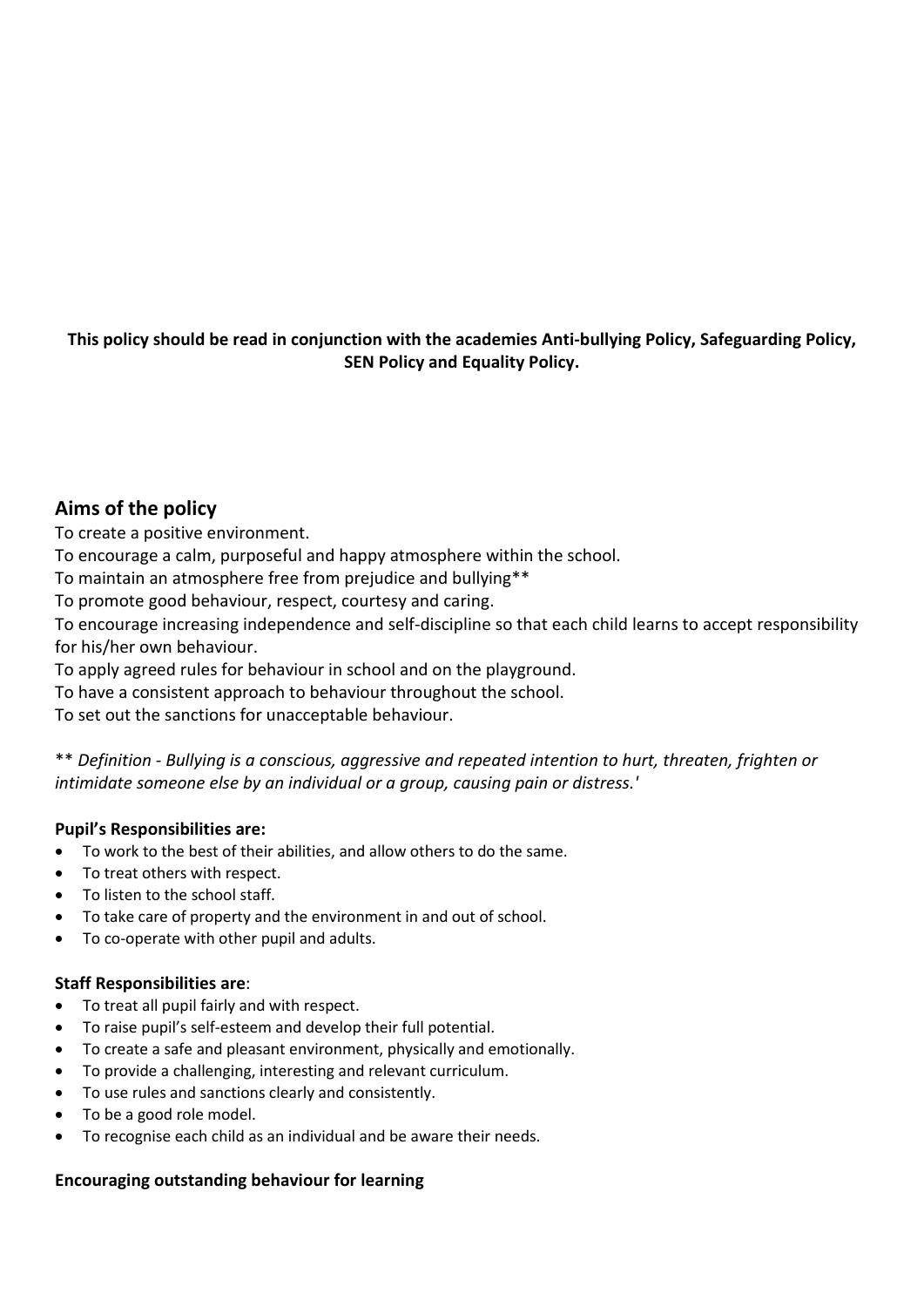Our school and Trust values support positive promotion of outstanding behaviour and link closely with the procedures enforced by this policy to maintain the high standards and ethos of the school. The policy is based on the schools vision of *'Together we succeed through challenge and enjoyment' and the school values -*

School Values: Do be kind and gentle/caring, Do listen,

#### Trust Values

The Trust Values are the 7Cs – Challenge, Creativity, Culture, Collaboration, Community, Character and Courage.

These values will be promoted, encouraged and consistently applied and enforced by all staff through modelling expected behaviour and throughout the curriculum. We aim to provide a happy atmosphere in which staff and parents work together for the welfare of the pupil. To maintain a calm atmosphere the school has been sectioned into zones. Red zone = silence, amber zone = whisper voices, green zone = indoor voices. Red zones include all corridors and the hall during lunchtime. Teachers use their discretion in classrooms and take into account the type of teaching and learning happening.

We encourage pupil to be polite, respectful, well-mannered, helpful to each other and to become good citizens. No one has the right to prevent another child from learning or a teacher from teaching. Rowlatts Mead is a place where pupil should feel safe to learn without disruption or the fear of bullying. Teachers have the right to confiscate property, which will be returned at the end of the day, if it is impacting on behaviour or learning.

Every time a child displays unacceptable behaviour it must be challenged or it will be seen as being condoned. We do recognise that there is a distinction between poor behaviour and a child with specific educational needs. Our positive policy of encouraging socially acceptable behaviour and high standards of work, rewarding and praising wherever possible and the setting of good examples by all adults involved with the pupil encourages outstanding behaviour across the school. However, if a situation arises whereby a child is committing an offence, injuring themselves or others, or damaging property a member of staff will intervene using force that is reasonable in the circumstances. Most members of staff are trained in 'Team-teach' which is positive handling training. Positive handling is the positive application of force with the intention of protecting the child from harming themselves or others or seriously damaging property.

As part of our behaviour policy we recognise that parents/carers should be fully informed about their child's behaviour. Every effort is made to ensure there is good communication between home and school. Should a child's behaviour be a cause for concern their parents will be contacted and the matter discussed.

#### **Rewards**

The majority of pupil will respond to encouragement and rewards and it is hoped by promoting positive behaviour and by challenging themselves the pupil will be in climate of outstanding behaviour for learning.

Staff members can praise in a number of ways: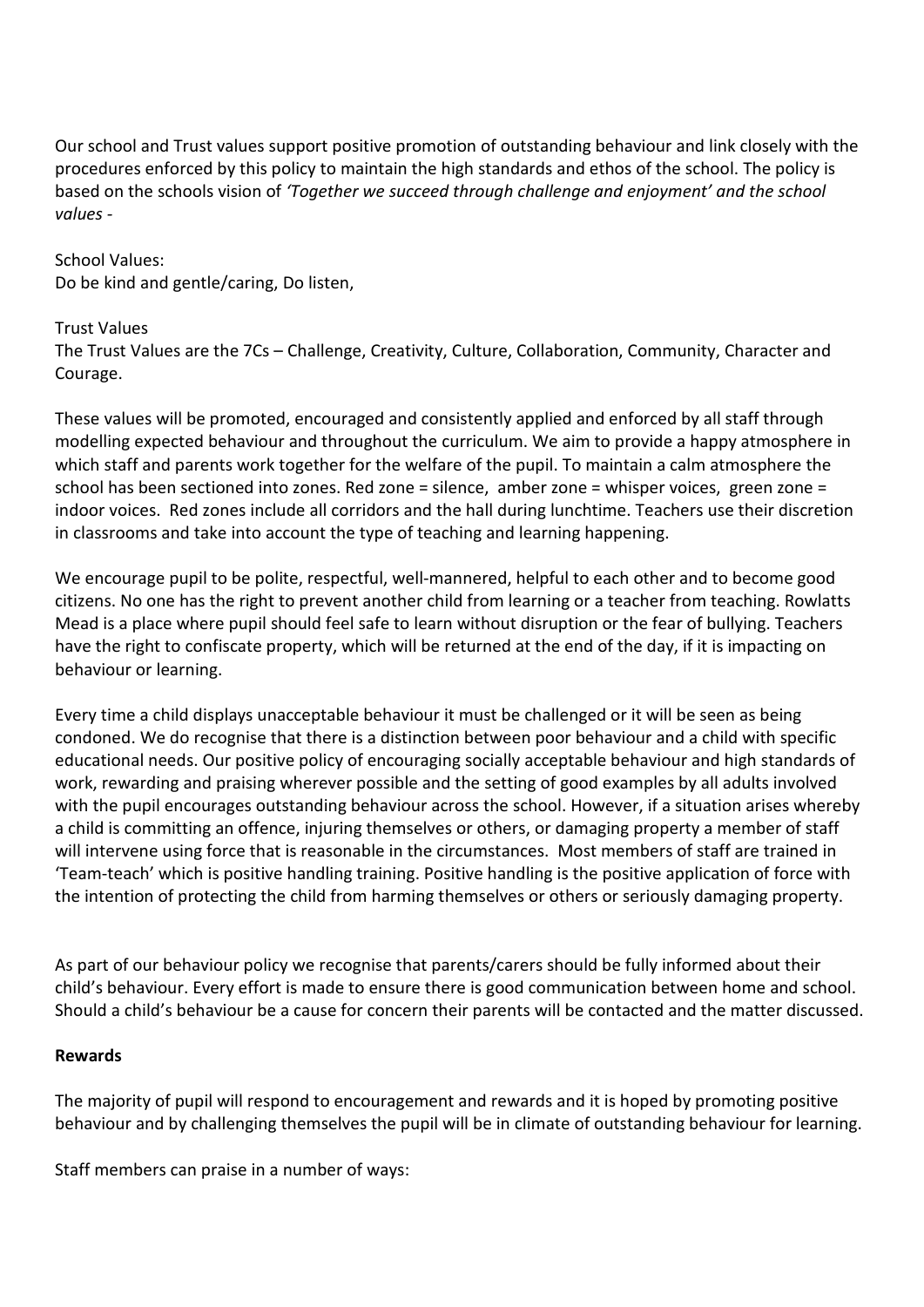- Verbal praise/encouragement
- Golden Time
- General Stickers / stamps
- Send to other adult, member of Leadership team for reward & acknowledgement of good behaviour
- Certificates  $-$  given out in assemblies
- Note / card / certificate home
- Display of work
- Praise in front of a group/class
- Inclusion on WEDUC/Twitter
- Class raffle tickets/rewards e.g sitting with teacher for lunch

#### AND

House points – where houses will be rewarded on a regular basis and rewarded termly. A shield is presented to the 'best house' at the end of the academic year.

#### **Golden time**

Classes have Golden time displays which include the names of all the pupils in the class. The display is visible to everyone who enters the classroom. All pupils begin the week with 30 minutes of Golden time which is taken on a Friday afternoon. Pupils are given a variety of activities to choose from during Golden time.

Pupils lose Golden time in 5 minute increments for not following the vision and values of the school. Opportunities to earn back Golden time are immediate. Any pupil that loses 10 minutes of Golden time before break and does not earn it back remains in class during break time (see sanctions).

#### **Assertive Mentoring**

Assertive Mentoring is a system which allows school to track children's' progress on a termly basis. It provides school and parents, through the assertive mentoring form (Appendix 1), with a breakdown of what the children can do academically and also includes a traffic light system for behaviours which link to the school sanctions.

All pupils begin each term as 'green', if they follow the school vision and values they will remain green and are rewarded at the end of each term e.g. KS1 Picnic and DVD after school; KS2 pizza, activities and sleepover at school. At the end of the academic year all pupils that have remained green throughout the year are rewarded e.g. picnic and bouncy castle

Pupils that have been 'yellow' during a term will not join in the end of term reward and will not be eligible for the end of academic year reward.

If a pupil is made 'red' their parents will be informed by the class teacher or a member of SLT. Red pupils will not be allowed to participate in after school clubs or trips until they return to yellow or green.

Pupils can be made yellow or red for not regularly completing homework, not reading regularly, attendance/punctuality, not wearing uniform/P.E kit and attitude to learning in school/remotely as well as for unacceptable behaviour. Only a teacher or member of SLT can change a pupil from green to yellow or red and back to green.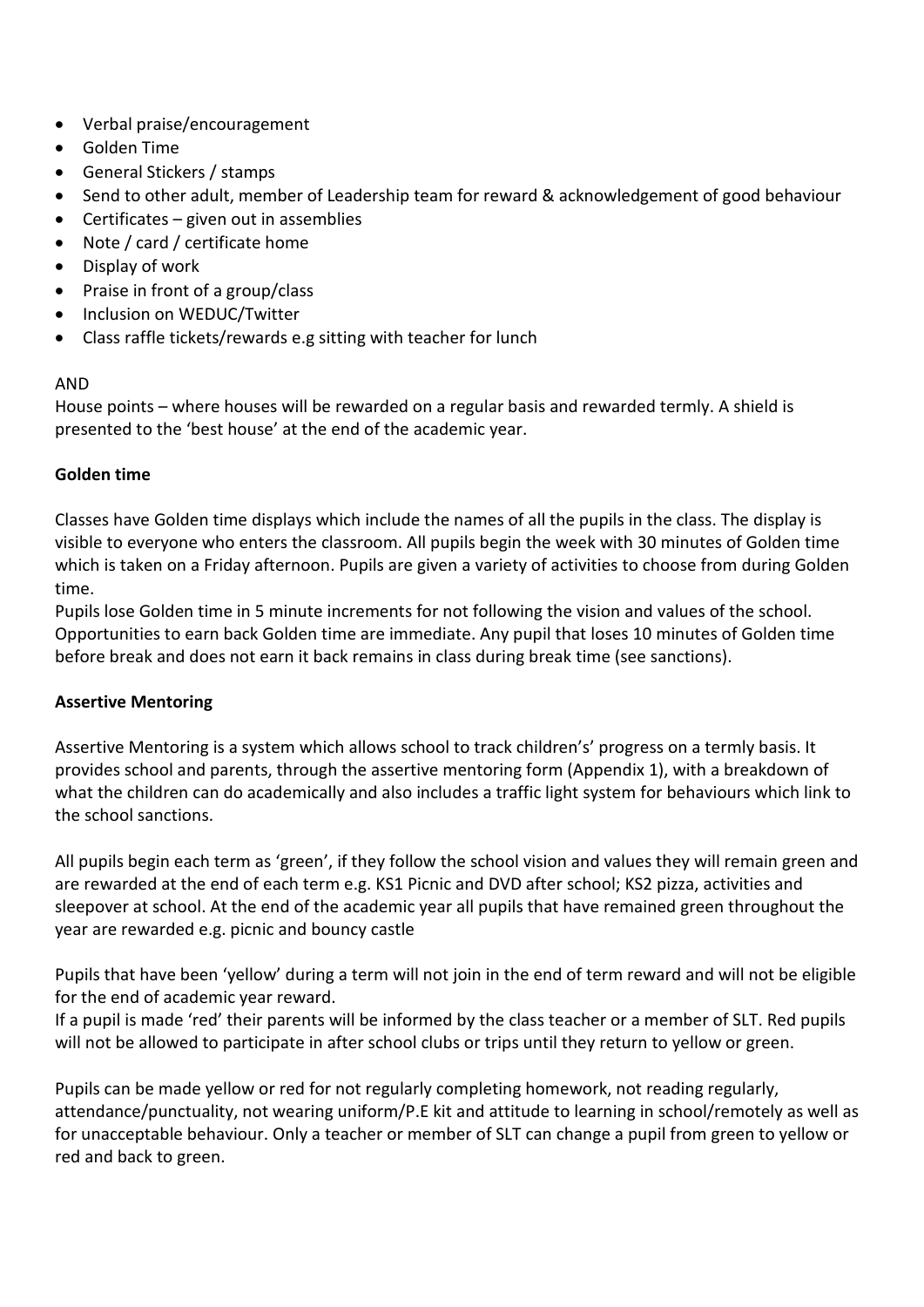Assertive Mentoring helps us to provide appropriate support and helps you to see what you can do to support and encourage your child at home.

#### **Pupil Support Systems**

Staff are aware of pupils with specific behavioural needs and personalised plans are put in place to support them through the school day including provision at break and lunch times. If it is required individual pupils will have a positive handling plan **Library Club**

The library club rota is an intervention for pupils who find it difficult to manage their behaviours on the playground or with others. A variety of activities are on offer for pupils to complete. Pupils who are red or need to complete work are also able to use the library space.

#### **Restorative justice and Peer Mediation**

Restorative justice enables pupils affected by behavioural incidents, to communicate and agree on how the harm caused by their actions or done to them is to be repaired. Restorative justice at Rowlatts Mead involves holding peer mediation meetings by trained pupils and informal restorative approaches by staff. Peer mediation involves trained pupils helping their peers work together to resolve everyday disputes. A room and peer mediators are available each lunchtime.

School staff also use restorative approaches more informally in dealing with behaviour problems.

#### **Sanctions**

There is still a need to apply sanctions to those pupils who do not conform to our standards of behaviour, to modify unacceptable behaviour and to protect the school community. Sanctions must be consistent, fair and carried out immediately. Pupils must be made aware of why the sanction is being carried out. Teachers must log any incidents that require sanctions on to the schools record keeping system CPOMS and alert key holders. Logged incidents are monitored by the principal and reported on in the principal's report to governors.

#### Stage 1

#### **Will be applied to isolated incidents of unacceptable behaviour**

E.g. Name calling, insults, refusal to carry out instructions, talking in a 'red zone', disruption in class, rudeness to adults and other pupil, swearing & indirect attacks – leaving pupil out, taking property.

- Warning
- Removal of Golden time ( upto5 min)\*\*
- Time out in class.
- Made 'yellow' (assertive mentoring) if appropriate behaviour to improve to return to 'green'.
- Time out with Manager
- During assembly time (including coming in & going out of assembly) Golden time will be removed for talking without warning. This is the only occasion where Golden Time will be removed without warning.
- Pupil losing 10min. before break time must miss 10min. time arrangements to be made in teams.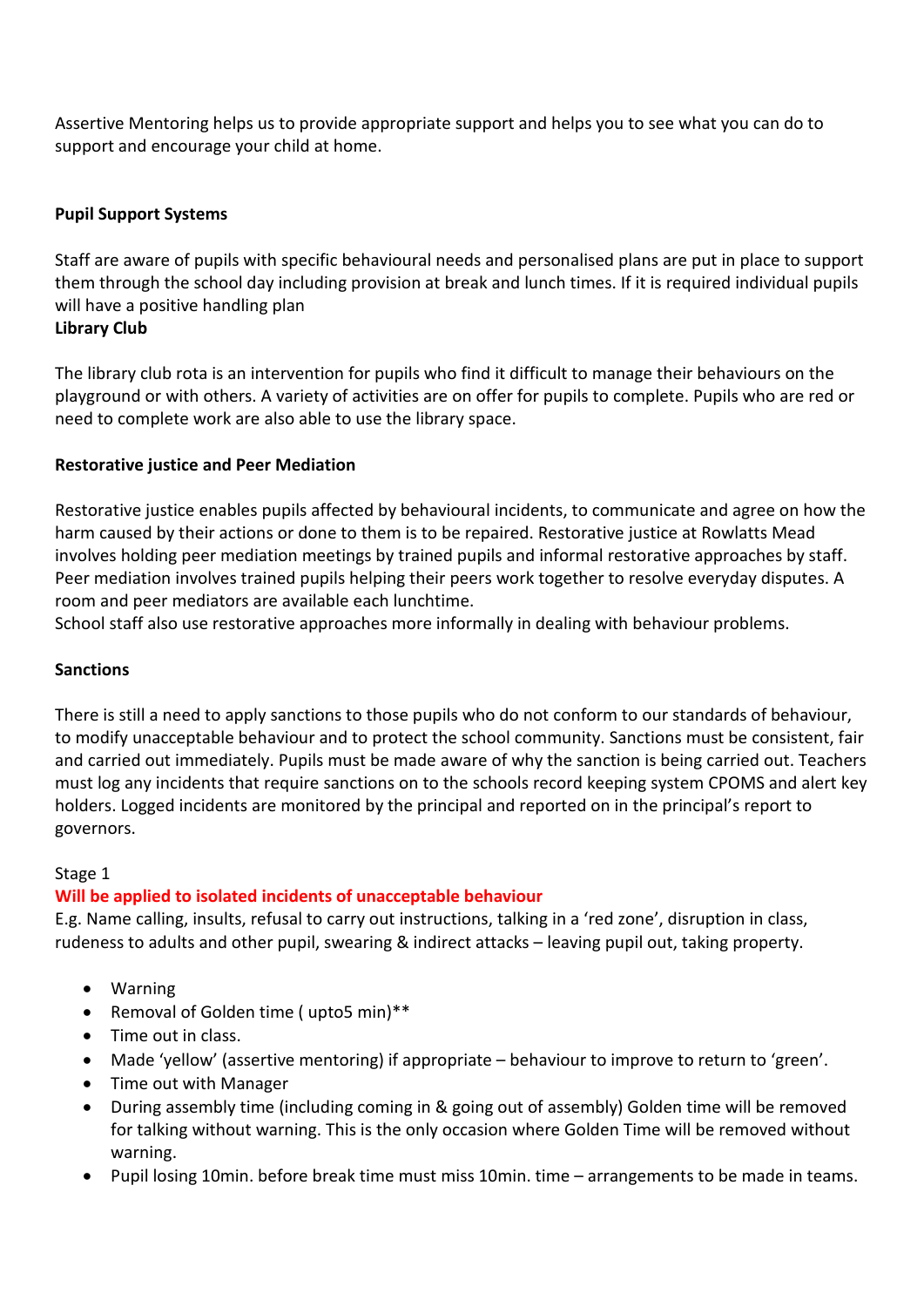\*\* Remember all adults in school can give Golden Time back to pupil if they show that they have followed school values.

#### Stage 2

**Will be applied to repeated incidents of unacceptable behaviour, as in Stage 1 (i.e. escalation of Stage 1) and an isolated instant, reactive physical attack.**

E.g. hitting, kicking, scratching, punching.

- Sent to Head teacher.
- Contact with Parents / Carers (with invitation to a meeting).
- Made 'Red' (assertive mentoring) removal of privileges e.g. no clubs, trips until a change of behaviour is seen i.e. aim to come off by end of the week
- Behaviour Book may be issued.
- Exclusion for lunchtime session/s or seclusion of session (Appendix 2)

Pupils who consistently find themselves on stage 1 or 2 may also be included on the library rota.

#### Stage 3

**Will be applied to persistent incidents of unacceptable behaviour, as in stages 1 & 2 and a premeditated, vicious physical attack\*.**

- As a last resort the school will initiate a period of fixed term exclusion
- Follow DfES guidelines for exclusion

*\*In extreme and overt cases of unacceptable behaviour/ breaches of discipline the school may go straight to Stage 3 (following DfES guidelines).*

#### **Positive Handling**

Definitions:

- **Physical Contact** Situations in which proper physical contact takes place between staff and pupils, e.g. in sports/PE or to comfort pupils in an age appropriate way.
- **Positive Handling** This may be used to divert a pupil from a destructive or disruptive action, for example guiding or leading a pupil by the hand, arm or shoulder with little or no force.
- **Physical Intervention** In line with Department for Education and Leicester City Council Health and Safety guidance, members of staff have the power to use reasonable force to prevent students committing an offence, injuring themselves or others, or damaging property, and to maintain good order and discipline in the academy.

The Principal and authorised staff may also use such force as is reasonable given the circumstances when conducting a search without consent for prohibited items such as knives or weapons, alcohol, illegal drugs, stolen items, tobacco and cigarette papers, fireworks, pornographic images or articles that have been or could be used to commit an offence or cause harm.

For further details, please see the Addendum: TMET Restrictive Physical Intervention Policy at the end of this policy.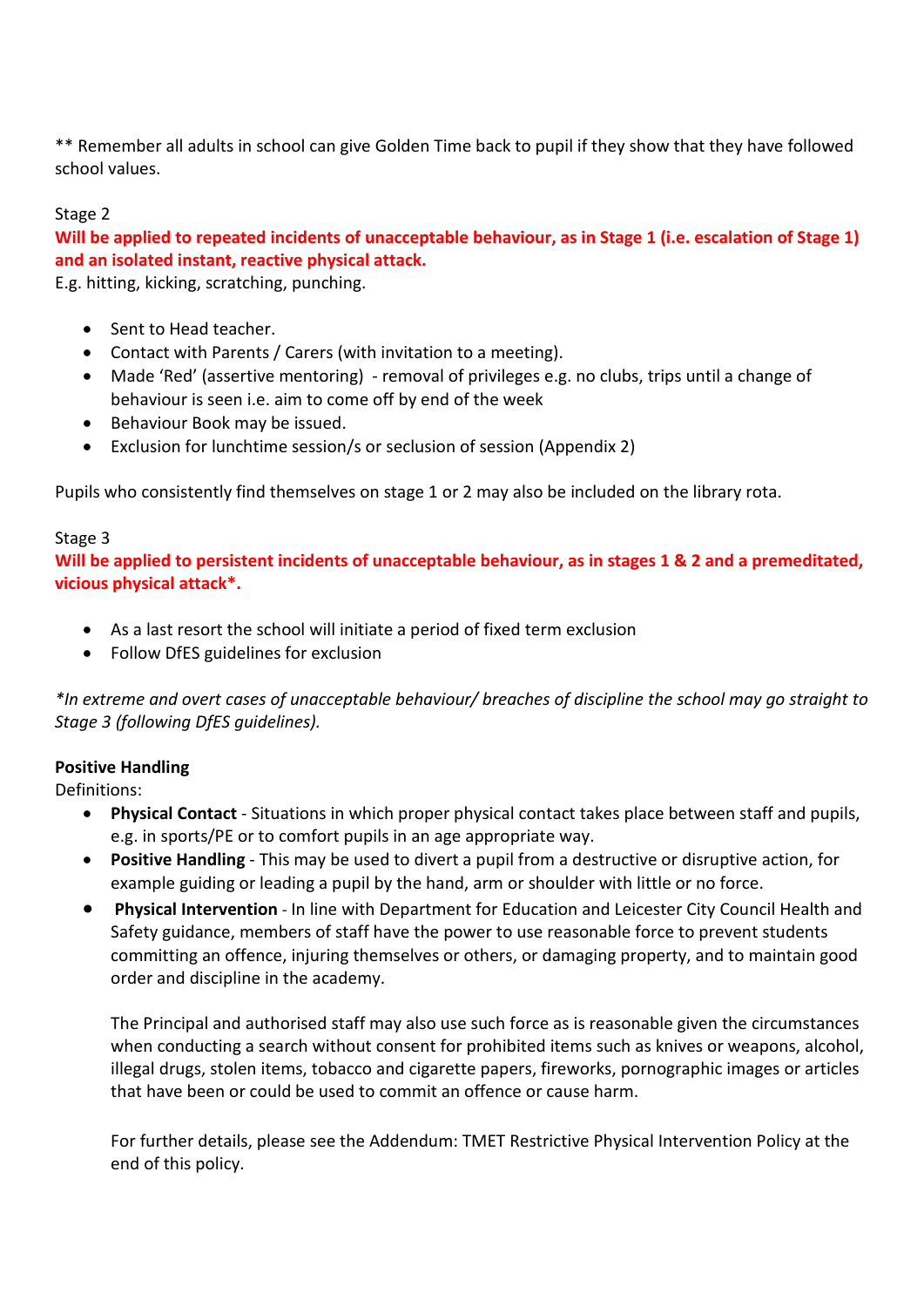Training:

- Positive Handling training will be undertaken by all staff
- No member of staff will be expected to undertake positive handling without appropriate training.

#### Recording:

Where positive handling has been used a record of the incident always needs to be kept. All recording needs to be completed on the day of incident and needs to include the following:

- name of pupil
- date, time and place of incident
- a brief description of the incident and actions taken
- attempts made to calm the situation
- names of people who witnessed the situation
- any damage/harm to persons or property
- name of person informing parents

Monitoring:

Incidents will be reviewed and monitored by the Principal this will help to ensure that staff are following the correct procedures and will alert the Principal to the needs of any pupil(s) whose behaviour can only be contained using positive handling.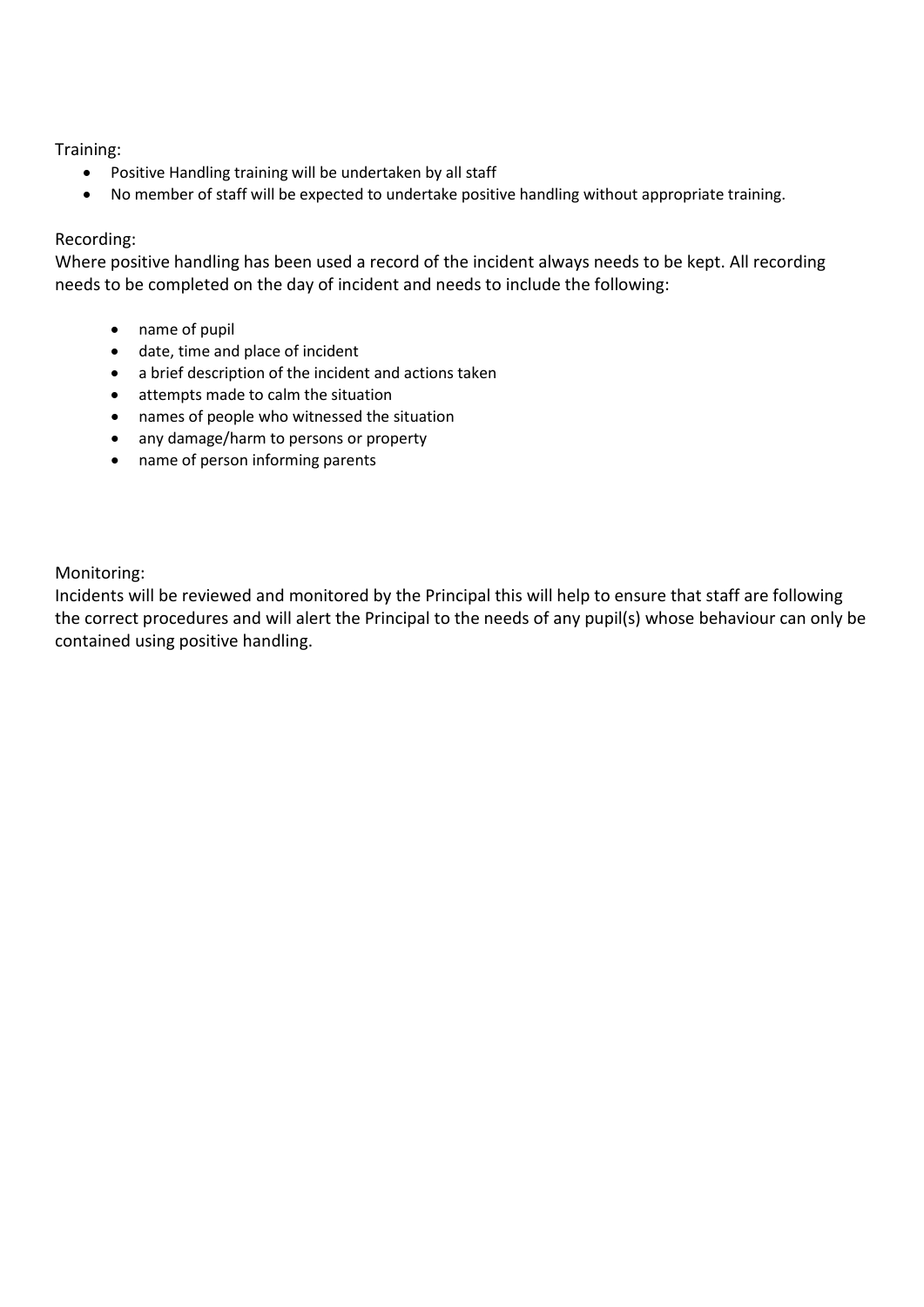## **Appendix 1**

## **Pupil: Teacher:**

| term<br>Ш<br>ιu                         | $\sim$<br>.<br>⊷<br>Ш<br>JU.<br>$\sim$ $\sim$ $\sim$ $\sim$ $\sim$ $\sim$ $\sim$ | 'erm<br>пе<br>JU.            |      |              |
|-----------------------------------------|----------------------------------------------------------------------------------|------------------------------|------|--------------|
| Date<br>$\cdot$ session $\cdot$ .<br>0t | Date (<br>0t                                                                     | $\cdot$ session $\epsilon$ . | Jate | * session 3. |

| <b>Attainment:</b> | Year 1<br>$(1a+)$ |          | Year 2<br>$(2b+)$ |          | Year 3<br>Year 6<br>Expect.<br>$(2a+)$ |        | Year 4<br>(3b) |        | Year 5<br>$(3a+)$ |        | Year 6<br>$(4b+)$ |        |          |
|--------------------|-------------------|----------|-------------------|----------|----------------------------------------|--------|----------------|--------|-------------------|--------|-------------------|--------|----------|
|                    | Target            | Achieved | Target            | Achieved |                                        | Target | Achieved       | Target | Achieved          | Target | Achieved          | Target | Achieved |
| Reading            |                   |          |                   |          |                                        |        |                |        |                   |        |                   |        |          |
| Writing            |                   |          |                   |          |                                        |        |                |        |                   |        |                   |        |          |
| Maths              |                   |          |                   |          |                                        |        |                |        |                   |        |                   |        |          |
| Science            |                   |          |                   |          |                                        |        |                |        |                   |        |                   |        |          |

| <b>Achievement:</b> Progress towards targets | Reading |          |         | Writing  | Maths   |          |
|----------------------------------------------|---------|----------|---------|----------|---------|----------|
|                                              | Achiev. | Progress | Achiev. | Progress | Achiev. | Progress |
| Term 1                                       |         |          |         |          |         |          |
| Term 2                                       |         |          |         |          |         |          |
| Term 3                                       |         |          |         |          |         |          |

| Attainment: medium -term targets        |  |  |  |  |  |  |  |
|-----------------------------------------|--|--|--|--|--|--|--|
|                                         |  |  |  |  |  |  |  |
| <b>Additional support/intervention:</b> |  |  |  |  |  |  |  |
|                                         |  |  |  |  |  |  |  |

| Attitude : | Learning<br>School/remote | Attendance/<br>Punctuality | Behaviour | Reading | Homework | PE kit | Uniform |
|------------|---------------------------|----------------------------|-----------|---------|----------|--------|---------|
| Term 1     |                           |                            |           |         |          |        |         |
| Term 2     |                           |                            |           |         |          |        |         |
| Term 3     |                           |                            |           |         |          |        |         |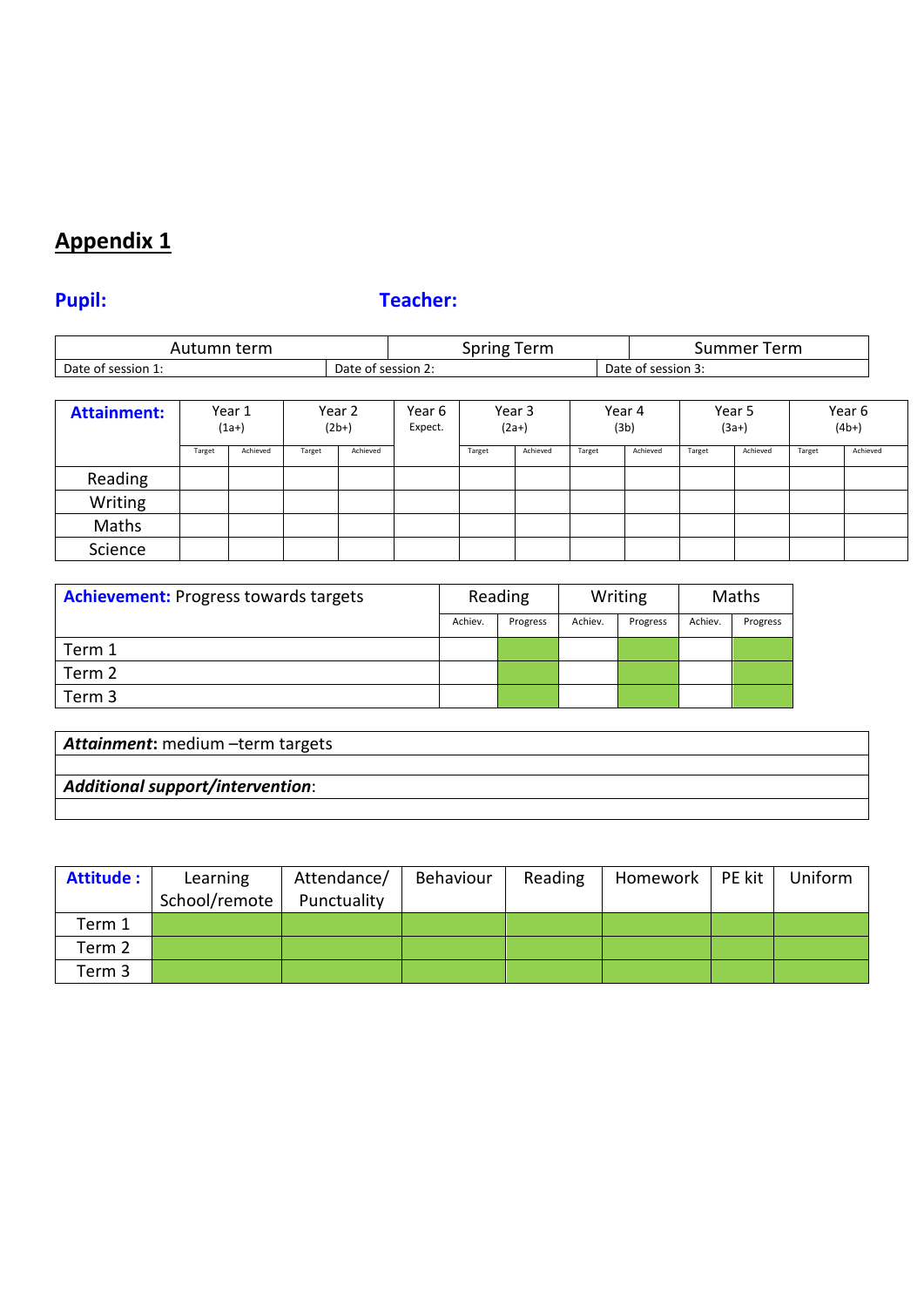## **Appendix 2**

### **Seclusion**

*Seclusion is the temporary isolation of a pupil or pupils from other people through the learning zone in main reception. Seclusion should only be used when there is concern for the health and safety of the pupil in question or other pupils or staff.*

Under Section 93 Education and Inspections Act 2006, staff in schools have a legal power to use reasonable force in order to keep pupil and others safe or to prevent disruption to a learning environment. The policy makes it clear that parents/carers of the pupil will be immediately notified of the use of the learning zone for the purpose of seclusion. All staff involved in the use of reasonable force should be given appropriate training.

It is for the Head to decide how long a pupil should be kept in seclusion or isolation. However, school should ensure that pupils are kept in seclusion or isolation no longer than is necessary and should also allow pupils time to eat or use the toilet.

Reasonable force and use of a room for seclusion will be used only for controlling violent behaviour or to protect the pupil or other persons. The decision to use seclusion is serious and should only be used as follows:

- as an intervention of **last resort**
- where other, less restrictive strategies have been unsuccessful, although an emergency situation may not allow time to try those other strategies
- where there is a real risk of significant harm to others
- **never** for punishment.

Risk assessment is an essential element in the management of pupil behaviour and should underpin management of pupils with behavioural difficulties. The use of interventions such as reasonable force should be part of a management plan based on an assessment of risk. While it is acknowledged that the occurrence of aggressive or violent incidents are not always predictable, assessment of risk, leading to a Positive Handling Plan is essential to the prevention and management of aggression and violence.

Recording the use of seclusion will include:

- a start and an end time to the seclusion
- other strategies that were employed in an effort to de-escalate the situation and prevent the use of seclusion, although an emergency situation may not allow time to try those other strategies
- person/s involved in and supervising the seclusion.